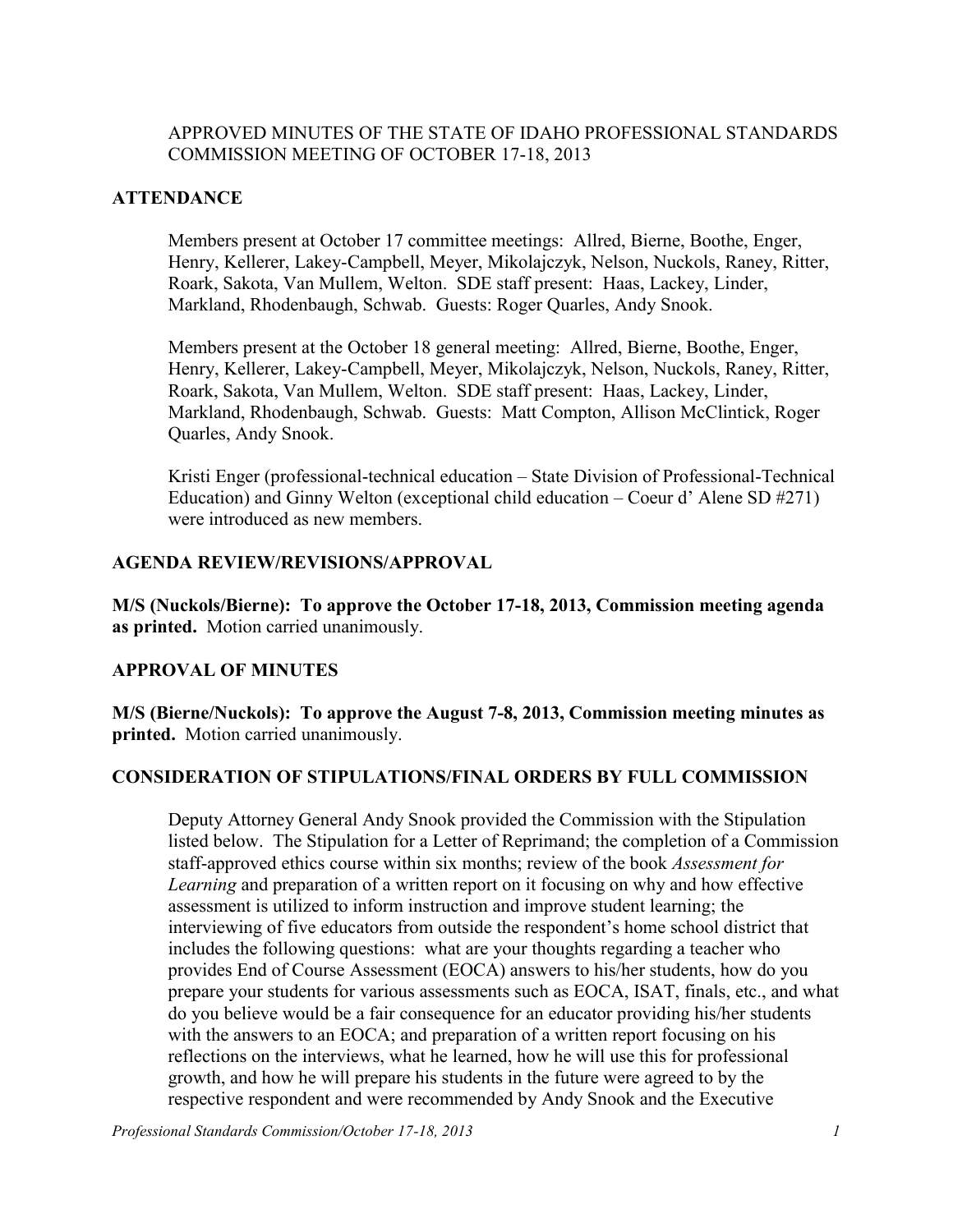Committee for adoption by the Commission. The Commission members reviewed the Stipulation at the meeting and, having no questions or requests for discussion, voted as follows:

**M/S (Allred/Enger): To accept the proposed Stipulation as written and enter the accompanying Consent Order in Case #21217 regarding the certificate of Ronald Piper.**  Motion carried unanimously. Commission members Bierne, Henry, Lakey-Campbell, Nelson, Nuckols, Ritter, and Sakota were recused from voting.

## **STATE BOARD REPORT**

Allison McClintick, Teacher Quality and Special Projects Manager in the State Board office, reported that, at the October State Board meeting, the board reviewed some rules, legislation that related to insurance packages, and scholarship information. The Chief Academic Officer in the State Board office has resigned; her replacement will be hired soon. The board is also in the process of hiring new presidents for the College of Southern Idaho and the University of Idaho.

#### **ADMINISTRATIVE REPORT**

Christina Linder (unless indicated otherwise) reported on the following. In an effort to ensure accuracy and timeliness in communication regarding Administrative Report topics, Christina reminded Commission members of her availability to discuss further any item that may be of particular interest to the constituency of a Commission member.

- 1. Christina and Katie Rhodenbaugh recently met with higher education people to discuss administrator tiered licensure. There is a need to convene a working group to inform the work of the Tiered Licensure Standing Committee. School administrator candidates in Idaho higher education institutions are piloting the Proficiency Assessment this year. It is likely that soon any administrator who applies for licensure will be given an interim license instead of a full license and also an additional three years to prove proficiency in teacher evaluation.
- 2. There will be a delay in the implementation of Schoolnet (student data management system) into educator preparation programs until the funder for that effort can be assured that some issues will be resolved. Meanwhile, the Educator Development Suite (EDS) part of Schoolnet that captures artifacts in teacher practice and guides both teacher and administrator in creating an individualized and targeted professional development plan is being piloted in nine Idaho school districts.
- 3. As per board rule, every school district in the state must have an educator/administrator evaluation plan fully implemented by the fall of 2015. This year a survey was sent out to all districts. Districts were able to indicate 1) their current educator evaluation method and how it aligns to the new teacher/administrator evaluation standards; 2) which of the suggested educator evaluation measures they have chosen to pilot; or 3) that they have chosen to pilot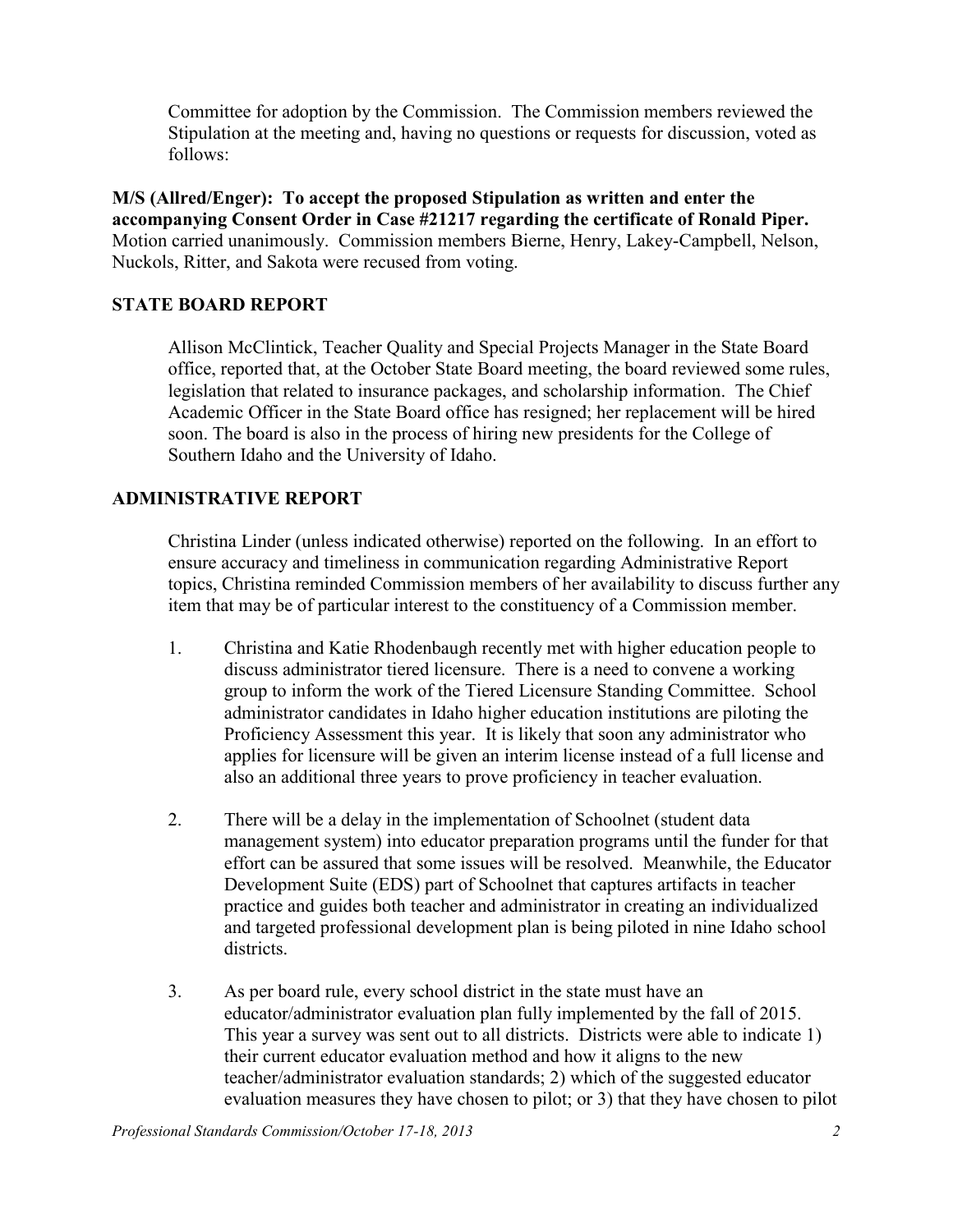the full preferred state model of educator evaluation developed with the help of the American Institute for Research and which comes with technical assistance.

- 4. The Idaho Higher Education Coalition and the Idaho Association of Colleges of Teacher Education (IACTE) continue to work together in creating a common performance assessment for every teacher candidate without which he/she cannot be recommended for licensure unless there is evidence that the candidate can move students forward and do no harm. Every educator preparation program in the state has agreed to pilot the assessment at various levels.
- 5. The Department of Education had planned to conduct evaluator training in the southwestern, eastern, and northern areas of the state for administrators, mentors, and facilitators. Participation was not as expected, so some of the trainings have been cancelled or consolidated. The existing trainings focus on fair, accurate evaluation and reflective conversation that promote professional growth and are not punitive.
- 6. In light of the recommendations for tiered licensure and career ladder compensation by the Governor's Task Force for Improving Education, a standing committee will convene on October 28 to discuss the research, recommendations, and the work of other states in these areas. The committee's goal will be to draft board rule for a tiered licensure system tied to a career ladder by spring.
- 7. Idaho was recently the first state visited by the Center for Great Teachers and Leaders (through the American Institutes for Research) to share the instrument that will help align the necessary common core instructional shifts with Idaho's evaluation tool. Christina will send Commission members the link to a recentlypublished article on the work of the center and what it hopes to accomplish. Our math regional specialists are already looking at evidence-based performance and preservice, and a similar group of language arts and literacy experts will be convened to examine hard evidence and determine if those shifts are in place and effective.
- 8. Work on the Limited Math endorsement once again is continuing. A strategic plan is being developed that will not only study the effectiveness of the endorsement but also look at how a track for engineering math and other areas of math content can be created and given credit for in the context of professionaltechnical.
- 9. Christina and Katie Rhodenbaugh recently attended the Council for the Accreditation of Educator Preparation (CAEP) Fall Conference. Katie returned with new information on state partner implementation options that will be considered.
- 10. There was a recent Idaho Statewide System of Support (SSoS) Alliance meeting. This is an alliance between our Department of Education and the Regional Education Laboratory (REL) Program. The group is looking at common goals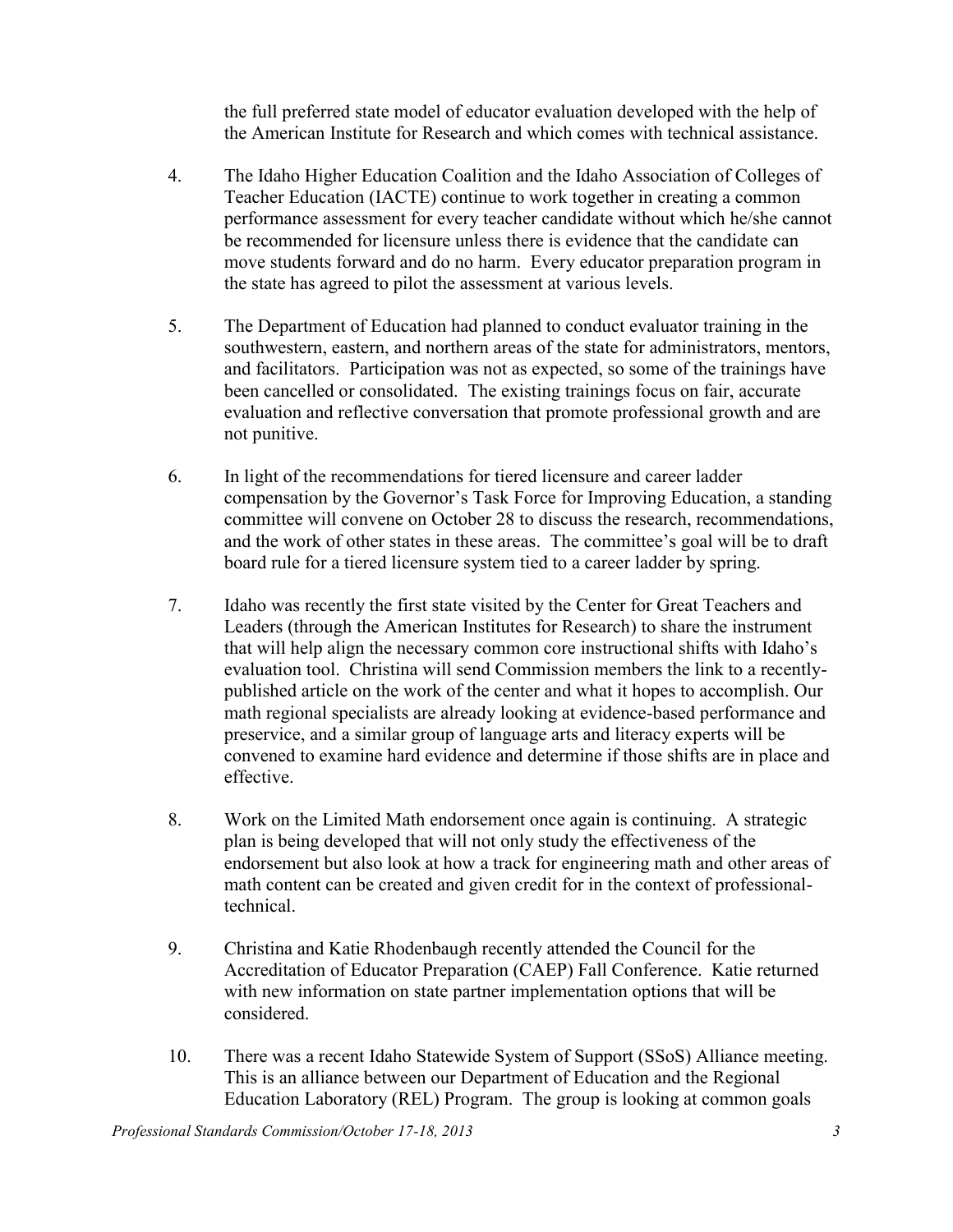across departments and the collection of common data to inform work being done and facilitate fuller cooperation. The group is changing its name to Idaho System of Recognition, Accountability, and Support (ID SRAS).

- 11. The Office of Inspector General (OIG) audit in the Department of Education has been completed, and follow-up is expected. Virtual schools and K12 affiliates were the focus.
- 12. The Council of Chief State School Officers (CCSSO) has announced that Idaho will receive a Network for Transforming Educator Preparation (NTEP) grant of approximately \$120,000 per year for two years to participate in a two-year pilot that will focus on transforming educator preparation and entry systems to the profession. Idaho was one of seven states selected for this effort. This work will tie in to recommendations from the Governor's Taskforce for Improving Education and which were referenced in the grant. Areas addressed in the grant's implementation plan were licensure, program approval, and analyzing and reporting information to improve preparation programs.
- 13. The National Association of State Directors of Teacher Education and Certification (NASDTEC), in conjunction with CCSSO, is planning a winter symposium in early February. This event will be totally dedicated to higher education, districts, and state partnerships in moving forward teacher education and clinical practice in the way that is most effective. Christina will send information about the symposium to Commission members, especially members in a school that places student teachers.
- 14. An ethics symposium will be held on October 22 at the University of Phoenix Idaho Campus. The purpose of the symposium will be to begin a conversation on ethics with stakeholders and measure the status of the ethics issue in Idaho. Dr. Troy Hutchings will be there to share his research findings on teacher-student sexual misconduct; individuals from Educational Testing Service (ETS) will make a presentation on the ethics/conduct assessment Georgia has instituted; and our deputy attorney general and our ethics investigator will present on the blurring of ethical boundaries in relationships (teacher/student, teacher/administrator), sexual networking, and electronic communication. Roundtable discussions/reporting will follow on how to support teachers across the continuum of responsibility, type of information to provide teachers at the preservice level, and creating a template or action plan for next steps. At the close of the symposium, a survey will be distributed to participants for feedback. Christina asked interested Commission members for help in facilitating table group discussions and providing survey questions. Registered attendees traveling 50 miles or more to participate in the symposium will receive a travel stipend (approved by the Budget Subcommittee).
- 15. Commission staff conducted the first annual Educator Preparation Clinic in Boise in September. Everyone involved in higher education teacher preparation was invited. Topics addressed included fingerprinting, alternate routes, Title II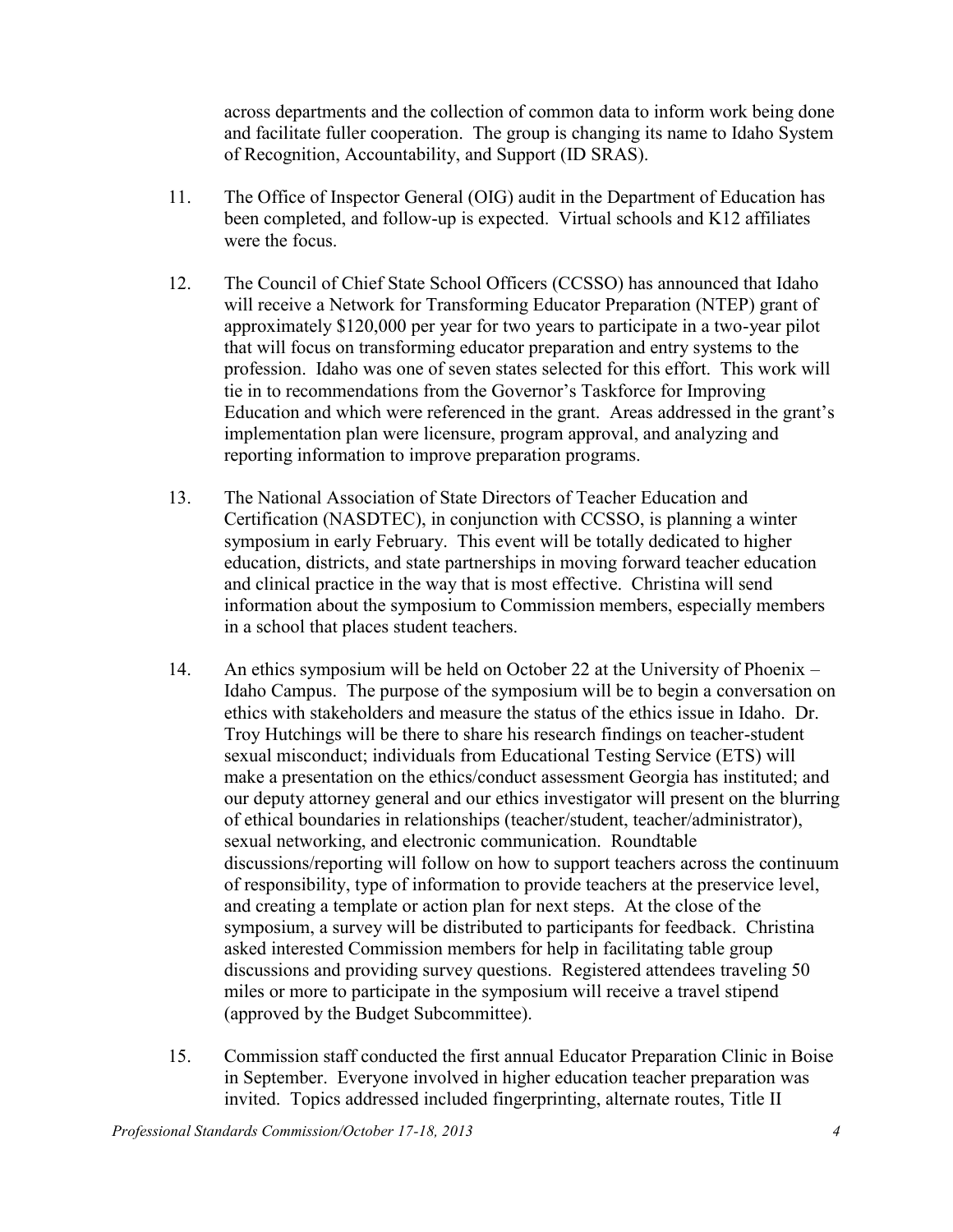reporting, certification and endorsement requirements, and state program approval. Clinic participants were made aware of the fact that the Department of Education no longer adds endorsements to certificates based upon coursework alone. Candidates not actually teaching in the endorsement content area must now provide evidence of teaching performance in that area primarily through a district-supported alternate route.

- 16. The Lewis-Clark State College program approval review is scheduled for November 2-6. The teleconference training for the state team has already been conducted.
- 17. There is an upcoming CCSSO State Consortium on Educator Effectiveness (SCEE) focus meeting that the Idaho team will be attending. Emphasis will be on 1) awareness of and integration of the common core and 2) the instructional shifts in the evaluation models.
- 18. Recent Commission-approved Code of Ethics revisions included deleting the following from Principle VIII – Breach of Contract or Abandonment of Employment as an example of unethical conduct: "a. Abandoning any contract for professional services without the prior written release from the contract by the employing school district or agency." During pre-session legislative review, the possible striking of this language caused great concern for various legislators, and they would like it to stay in. Christina requested that Commission members consider this issue in their committee meetings.

## **SMARTER BALANCED ASSESSMENT UPDATE**

Dr. TJ Bliss, Director of Assessment and Accountability in the Idaho Department of Education, updated Commission members on the transition to a new and balanced assessment for students, including students with disabilities and English language learners, in English language arts and mathematics in Idaho. He emphasized that the Smarter Balanced Assessment System is not just a test  $-$  it is more than a test. There are three main components (formative, interim, and summative) to the system, and all are informed by the Idaho Core Standards. The goal of the balanced assessment system is to provide teachers, schools, and students the information needed to make changes in instruction, learning, and programs and have all students leave high school prepared for college and career. No student, parents, or district will be allowed to opt out of the Idaho Core Standards or Common Core Standards testing.

Formative assessment is a deliberate practice used on a daily basis by teachers and students during instruction to provide feedback that is used to adjust ongoing teaching and learning. To help with this, the Smarter Balanced Assessment Consortium (SBAC) is putting together a digital library of assessment literacy modules, Exemplar instructional modules, and education resources. Idaho educators have joined the approximate 2,000 educators from across the consortium currently reviewing and approving documents for the library. It should be noted that formative assessments should not affect a student's standing.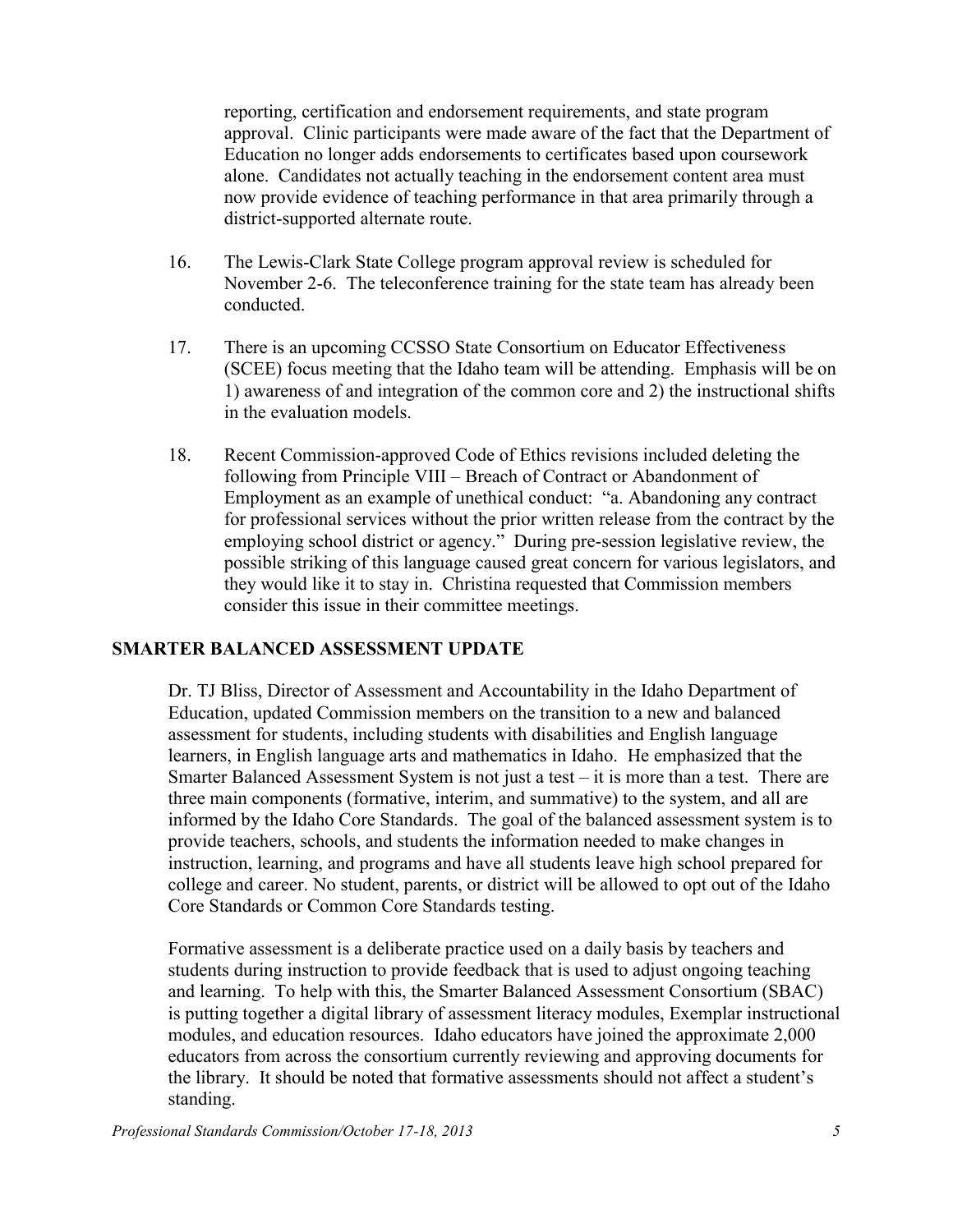Interim assessments, on the other hand, can or cannot be used for grading purposes; it depends on what a school/district wants to use an interim assessment for. Interim assessments will be used to evaluate knowledge and skills at specific points in the curriculum. SBAC is currently developing an Interim Assessment Item Bank of nonsecure items that will be operational for the 2014-2015 school year; optional, computeradaptive (difficulty of questions is adjusted throughout the assessment) interim assessments at the district, school, and classroom levels will be made available if desired. Districts will have to absorb the cost of grading interim assessments.

SBAC is currently developing the summative assessment to be given at the end of a school year to make final determinations about students' knowledge, skills, and standing. In Idaho, this will replace the Idaho Standard Achievement Test (ISAT). The summative assessment is being developed with broad input from approximately 200 Idaho educators thus far, as well as stakeholders from the other 25 states in the consortium. It will be a secure, computer-adaptive test of multiple choice questions, including extended response and technology enhanced items, and theme and scenario-based performance tasks – all based on a depth-of-knowledge framework. There are currently preliminary test blueprints available on the Smarter Balanced website.

There were 800,000 to 1 million students across the consortium involved in the summative assessment pilot during the 2012-2013 school year. In Idaho, 125 schools participated in the pilot on a voluntary basis. There is a pilot test data review currently being conducted to detect any large technological/logistical issues and evaluate test item suitability; there will be no scores or student data available from the pilot.

The release of Smarter Balanced practice tests follows the pilot test. The practice tests are available on the Smarter Balanced website during the 2013-2014 school year. They allow any interested party to experience the features of online testing and gain insight into how Smarter Balanced will assess students' mastery of the Common Core. A person cannot get scores or any meaning from the practice tests.

The Smarter Balanced field test will be administered in states across the consortium in the spring of 2014 to all students in grades kindergarten through 11. Unlike some other states, Idaho will be administering the field test to  $9<sup>th</sup>$  and  $10<sup>th</sup>$  graders as well. Consortium goals for the field test include determining cut scores (advanced, proficient, etc.); calibrating test items (easy, medium, hard); and evaluating test system logistics. Idaho's goals for the field test are giving students the opportunity to experience a new test before it becomes operational; avoiding double-testing; and avoiding giving a non-Idaho Core Standards aligned test in the school year. The Smarter Balanced cut points will be levels 1, 2, 3, and 4; level 3 will be proficient or college and career-ready. Neither the state nor school districts will be receiving scoring information from the field test.

The fully operational Smarter Balanced Assessment will be administered in the spring of 2015, and for the first time school accountability scores will be based on that. It is known that any time academic standards are raised, it takes a few years for students to reach the new goal set for them. Idaho expects to drop from 85 percent proficiency to 45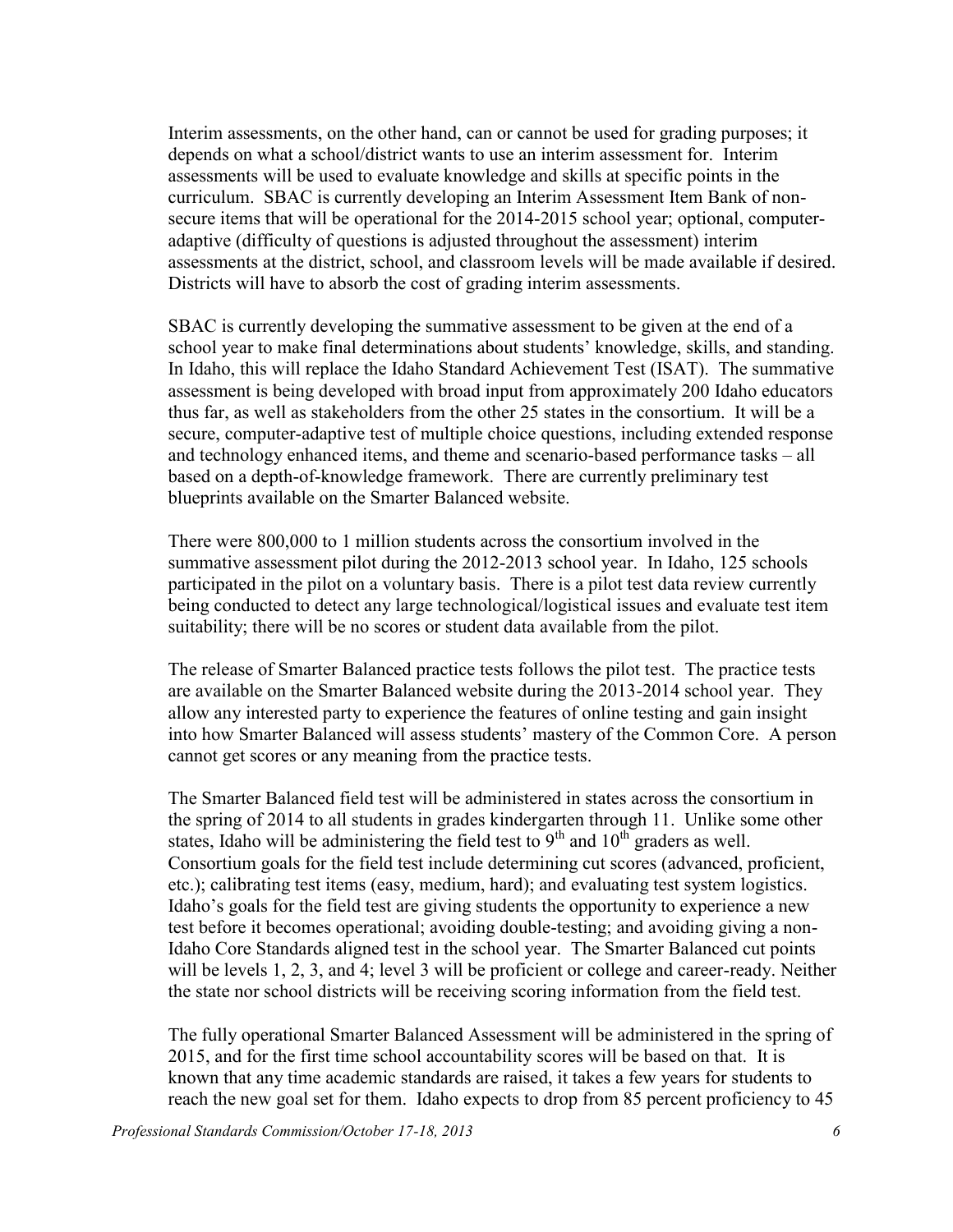percent proficiency with the implementation of the new assessments. Only high school students will be held accountable for their performance on the new assessment. The state and school districts will provide support to students in all grades who have difficulty meeting grade level on the new assessment. Retention, advancement, and grading decisions for students in grades 3-10 will not be made based on the new assessment results.

TJ directed those needing more information on the Smarter Balanced Assessment to the following link:<http://www.sde.idaho.gov/site/commonAssessment/>

#### **AUTHORIZATIONS COMMITTEE**

Chair Mikki Nuckols reported that the Authorizations Committee recommended that the Commission approve the following new Teacher to New Certificate/Endorsement requests (for the 2013-2014 school year):

ARRATE, Heidi, Vallivue #139, Natural Science 6-9 BAKER, Katherine, Meridian Joint #2, Library Media Specialist 6-12 BARNEY, Darci, Nampa #131, Generalist K-12 BAUMBERGER, Bradley, Highland Joint #305, Superintendent BERGMAN, Heather, Bear Lake County #33, Generalist K-12 BROWN, Matthey, Lakeland Joint #272, Gifted and Talented K-12 CAYLER, Amanda, Notus #135, Basic Mathematics 6-9 CLARK, Heather, Cassia County Joint #151, Communication 6-12 CORING, Kye, Post Falls #273, Library Media Specialist K-12 CURRY, Donald, Cottonwood Joint #242, Natural Science DAVIDIAN, Dan, Meridian Joint #2, Health K-12 DeCHAMBEAU, Katherine, Meridian Joint #2, Generalist K-12 DeWITT, Jeannien, Notus #135, History 6-12 DUNN, Richard, Snake River #52, History 6-12 ELLSWORTH, Jacob, Palouse Prairie School #472, Principal EVANS, Kelly, Pocatello #25, Generalist K-12 FAHNSTROM, Erin, Meridian Joint #2, Generalist K-12 FARNSWORTH, Carey, Twin Falls #411, Mathematics 6-12 FOLWELL, Tawnya, Salmon River Joint #243, Birth-Grade 3 GANTT, Caroline, Boise #1, English as a New Language K-12 GARCIA, Wren, Fruitland #373, Birth-Grade 3 GILLETTE-SHIPPEN, Kaly, Minidoka County Joint #331, History 6-12 GROVER, Randy, Hansen #415, Mathematics 6-12 GUNN, Kim, Meridian Joint #2, History 6-12; English as a New Language HANSEN, Bradley, Xavier Charter School #462, Natural Science 6-12 HAROLDSEN, Heather, Mackay Joint #182, Birth-Grade 3 HEARTBERG, Kelby, Nezperce Joint #302, Business Technology HEBDON, Jason, Snake River #52, Mathematics 6-12 HEINS, Scott, Minidoka County Joint #331, Mathematics 6-12 HORTON, Evelynn, Emmett #221, School Counselor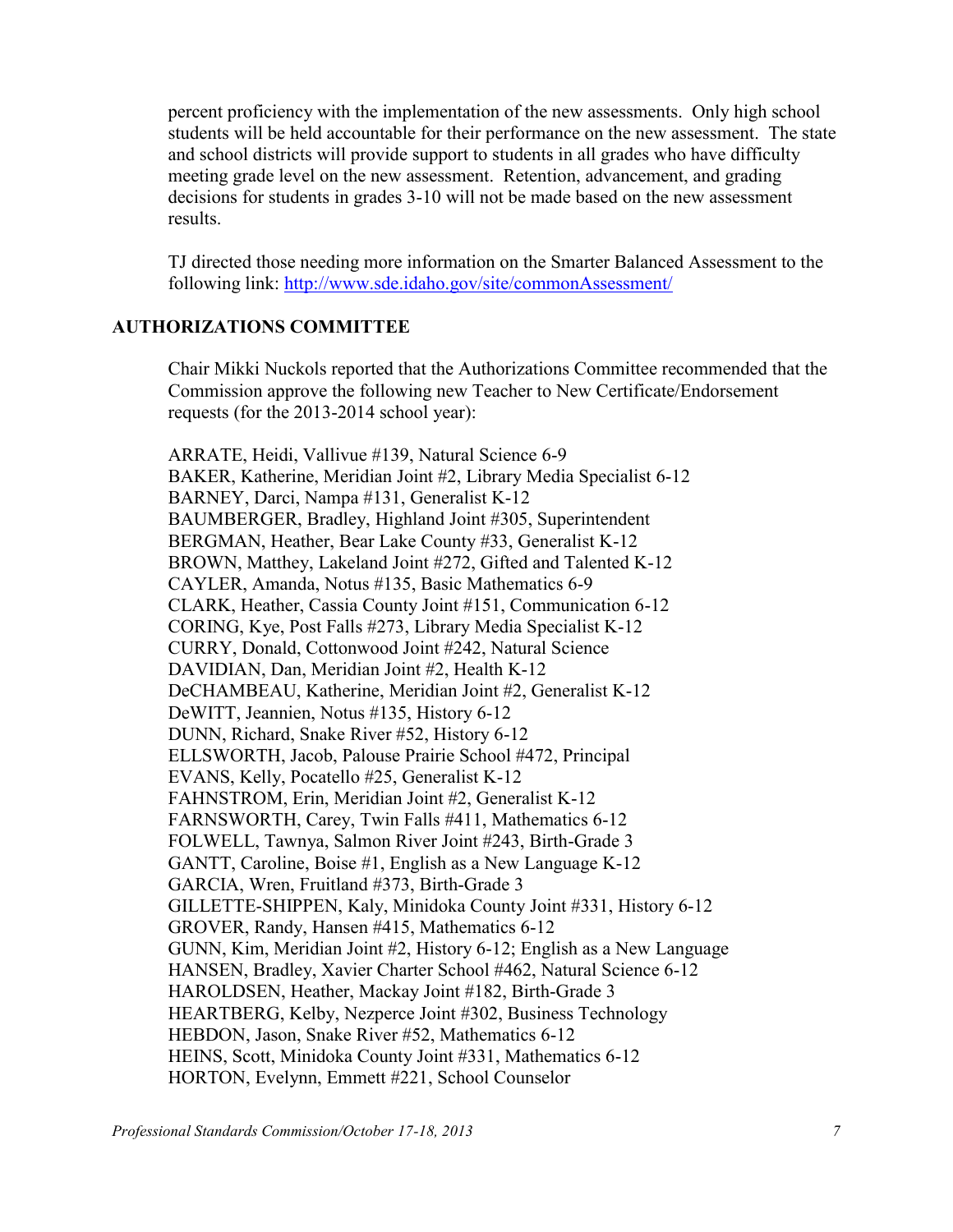HUNT, Robert, Sage International Charter School #475, American Government/Political Science INGLE, Tashia, Meadows Valley #11, Geography JADWIN, Brian, Oneida County #351, History 6-12 JANSMA, Terri, Blackfoot #55, All Subjects K-8 JENSEN, Lorrie'L, Soda Springs Joint #150, History 6-12 KAUFMAN, Mary, Taylors Crossing Charter School #461, Mathematics 6-12 KENNEDY, Bryon, Sugar-Salem Joint #322, Special Education Director KNAPP, Corey, Bonneville Joint #93, Spanish K-12 KNOLL, Allison, Lakeland Joint #272, Drama 6-12 LITTLE, Tim, Marsing Joint #363, School Principal Pre-K-12 LORDS, Luke, Boise #1, Music K-12 MAYS, Beverly, Minidoka County Joint #331, All Subjects K-8 McKINNEY, Joshua, Madison #321, Business Technology Education 6-12 MEYERS, Kyle, Minidoka County Joint #331, Mathematics 6-12 MIDDLETON, Cindy, North Valley Academy #465, Generalist K-12 MOON, David, North Idaho STEM Charter #480, Basic Mathematics 6-9 MULLEN, Leticia, Lake Pend Oreille #84, Family and Consumer Science 6-12 MULLET, Justin, West Bonner County #83, Generalist K-12 PANCHERI, Patricia, Moscow #281, Gifted and Talented K-12 PEARSON, Stacey, Caldwell #132, Generalist K-12 PETERSON, Sharolyn, Firth #59, Spanish 6-12 QUANT, Robert, Kootenai Technical Education #641, Technology Education 6-12 QUINTAL, Suzi, Cottonwood Joint #242, School Counselor RITTHALER, Andrea, Caldwell #132, Family and Consumer Science 6-12 RITTHALER, Cade, Caldwell #132, Physical Science 6-12 ROBISON, Travis, Wendell #232, Literacy 6-12 ROGERS, Amy, Nampa #131, Generalist K-12 ROOT, Kathy, Vallivue #139, English ROWLES, Christen, Nampa #131, Generalist K-12 ROYER, MeLinda, West Side Joint #202, Principal RUSH, Tanya, Sage International Charter School #475, Health 6-12 SCHULZ, Maureen, Lewiston #340, Birth-Grade 3 SKIDMORE, Angela, Castleford Joint #417, Family and Consumer Science 6-12 STANDS, Stacey, Boise #1, Literacy K-12 THOMPSON, Angie, Oneida County #351, Birth-Grade 3 THOMPSON, Stephanie, Snake River #52, Physical Science 6-12 TOONE, Brittanie, Buhl Joint #412, Basic Mathematics 6-12 WALBOM, Shari, Kamiah Joint #304, Spanish K-12 WALKER, William, Sugar-Salem Joint #322, Physical Education K-12 WEBER, Virginia, Post Falls #273, Birth-Grade 3 WHIPPLE, Anna, Kootenai Joint #274, Mathematics 6-12 WILDING, Michael, Bear Lake County #33, Physical Education 6-12 WOODWARD, Nathan, West Side Joint #202, Drama 6-12 ZOLLINGER, Cynthia, Preston Joint #201, Basic Mathematics 6-12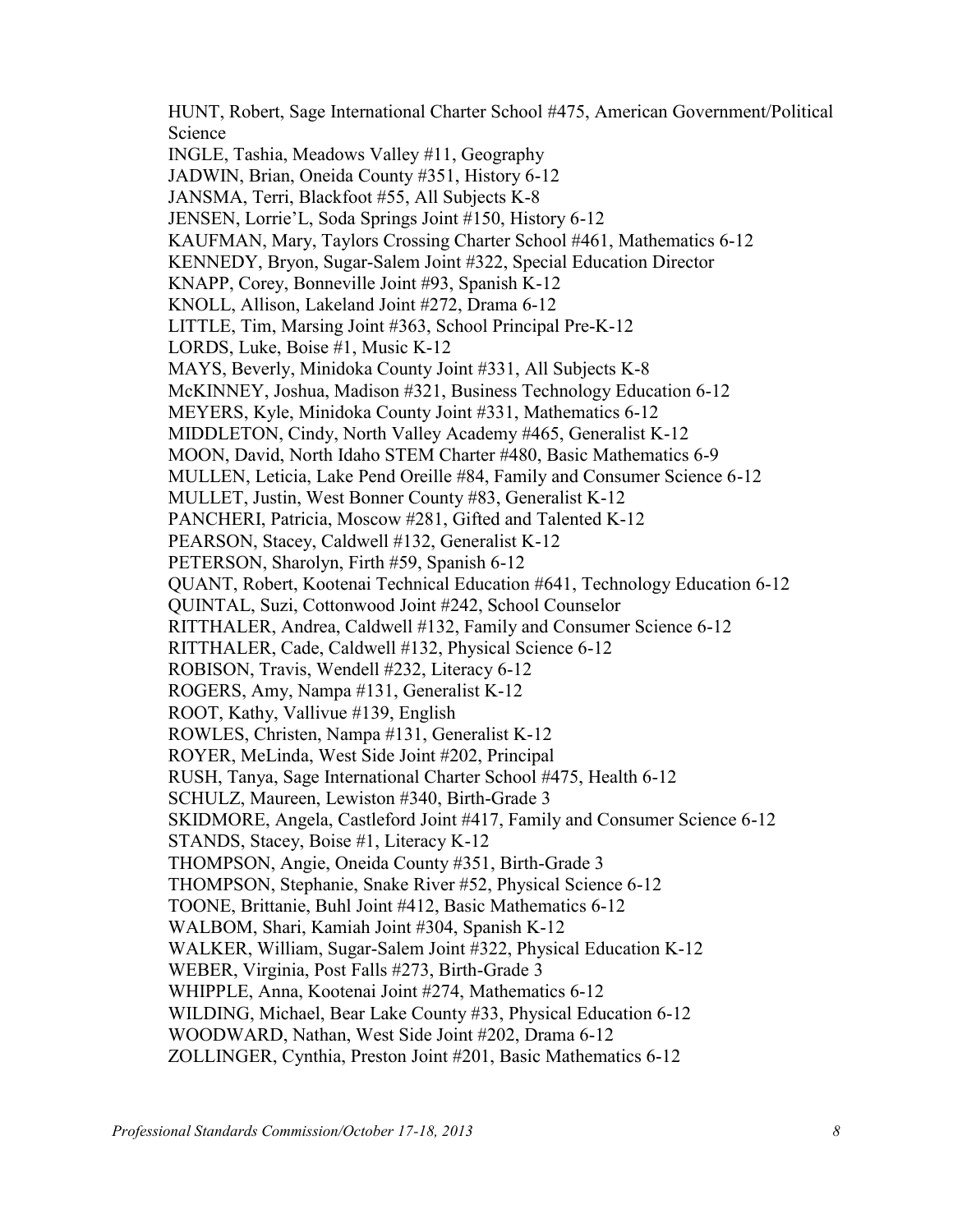The Authorizations Committee recommended that the Commission approve the following renewal Teacher to New Certificate/Endorsement requests (for the 2013-2014 school year):

BILLIARD-FERREIRA, Nicole, Wendell #232, English as a New Language K-12 (3) COCHRANE, Andrew, McCall-Donnelly Joint #421, Gifted and Talented K-12 (2) COLE, Janet, Cassia County Joint #151, Basic Math (2) COX, Kami, Grace Joint #148, Economics 6-12 (2) CREW, Neile, Highland Joint #305, Family and Consumer Science 6-12 (2) DASTRUP, Jerrod, Cassia County Joint #151, Generalist K-12 (2) EVANS, Susan, Boise #1, Generalist K-12 (2) HELMANDOLLAR, Jon, Wendell #232, Health 6-12 (2) HIRASAKI, Chynna, Bear Lake County #33, Generalist K-12 (2) HUNTER, Megan, Nampa #131, Generalist K-12 (3) LUKE, Chandra, Blaine County #61, Library Media Specialist K-12 (2) MORGAN, Carrie, Valley #262, All Subjects K-8 (3) MURI, Heidi, Meridian Joint #2, German 6-12 (2) PECKHAM, Susan, West Bonner County #83, Spanish K-12 (2) POTTER, Lori, Pocatello #25, French 6-12 (2) SAVITZ, Katrina, Emmett #221, Generalist K-12 (2) SISSON, Jodee, Emmett #221, Director of Special Education (2) SLAGEL-SAO, Rhonda, Twin Falls #411, English as a New Language K-12 (2) VON LINDERN, Aaron, Boise #1, Natural Science 6-12 (2) WARD, Suzanne, Vallivue #139, Generalist K-12 (2) WARNER, Brigette, Boise #1, Gifted and Talented K-12 (2) WELLER, Sarah, Basin #72, Mathematics 6-12 (3) WIGHT, Donald, Emmett #221, Drama 6-12 (2) WOODS, Craig, Notus #135, Superintendent (2) WOODWARD, Zelma, Minidoka County Joint #331, Natural Science 6-12 (2)

The Authorizations Committee approved 71 Provisional Authorizations and 20 Content Specialists (for the 2013-2014 school year).

#### **The Commission ACCEPTED the report of the Authorizations Committee.** Motion carried unanimously.

## **PROFESSIONAL DEVELOPMENT COMMITTEE**

Chair Mikki Nuckols reported that the committee is working on 1) ensuring the quality of professional development offerings for educators in the state and also 2) developing a list of available professional development opportunities on the Department of Education website.

**The Commission ACCEPTED the report of the Professional Development Committee.**  Motion carried unanimously.

# **BUDGET SUBCOMMITTEE**

*Professional Standards Commission/October 17-18, 2013 9*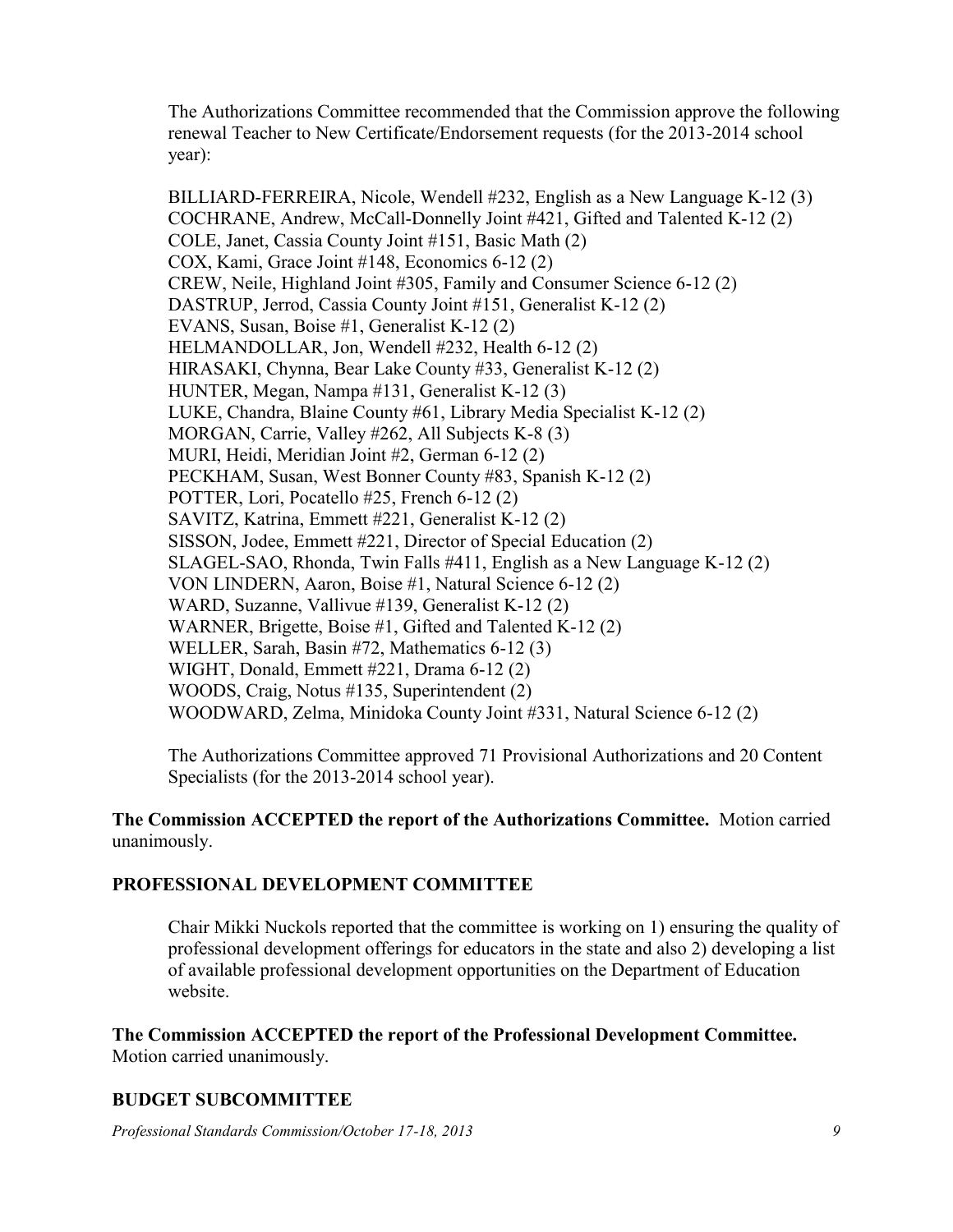Budget Subcommittee Chair Anne Ritter reported that in July revenue exceeded expenditures by \$37,630, and in August revenue exceeded expenditures by \$24,894. It is anticipated that in the next few months, we will not only meet our expenses, but we will be able to put some funds back into our cash balance. There were no extraordinary expenses.

**The Commission ACCEPTED the report of the Budget Subcommittee.** Motion carried unanimously.

# **STANDARDS COMMITTEE**

Standards Committee Chair Paula Kellerer reported on the following committee discussion items (unless indicated otherwise):

- 1. The topic of assessing non-Council for Accreditation of Educator Preparation (CAEP) Idaho institutions \$2,000 per year to help in defraying the cost of program approval reviews will be considered at the January Commission meeting.
- 2. The committee discussed the Natural Science and Physical Science composite endorsements. Earlier discussions of drafting those endorsements into a STEMtype endorsement were deemed confusing and thus were eliminated. The committee refocused its discussion on how best to balance the needs of districts/administrators while best serving K-12 students, how deeply the composite endorsement candidates are prepared in all of the disciplines listed under the endorsements, and a possible need for additional higher education feedback in these discipline areas. Data on the number of Idaho educators with these endorsements and feedback from the content faculty across the science disciplines at Lewis-Clark State College and Boise State University will be gathered for presentation at the January committee meeting in preparation for potentially creating a survey for distribution to secondary educators and educator preparation programs.
- 3. The committee discussed a new program proposal from the University of Idaho to share in the preparation for the K-12 Engineering and Technology Education endorsement with the College of Southern Idaho (CSI). Committee members agreed that the program proposal was well prepared and that the program appears to be positioned to meet the Idaho preparation standards for technology education teachers.

**The Commission PASSED the Standards Committee's recommendation to conditionally approve the University of Idaho/College of Southern Idaho 2+2 Career and Technical Education new program proposal.** 

4. Idaho Code specifies that school social workers serve as school counselors only at the elementary level. The committee discussed the fact that the option of a Teacher to New alternative certification route allows school social workers to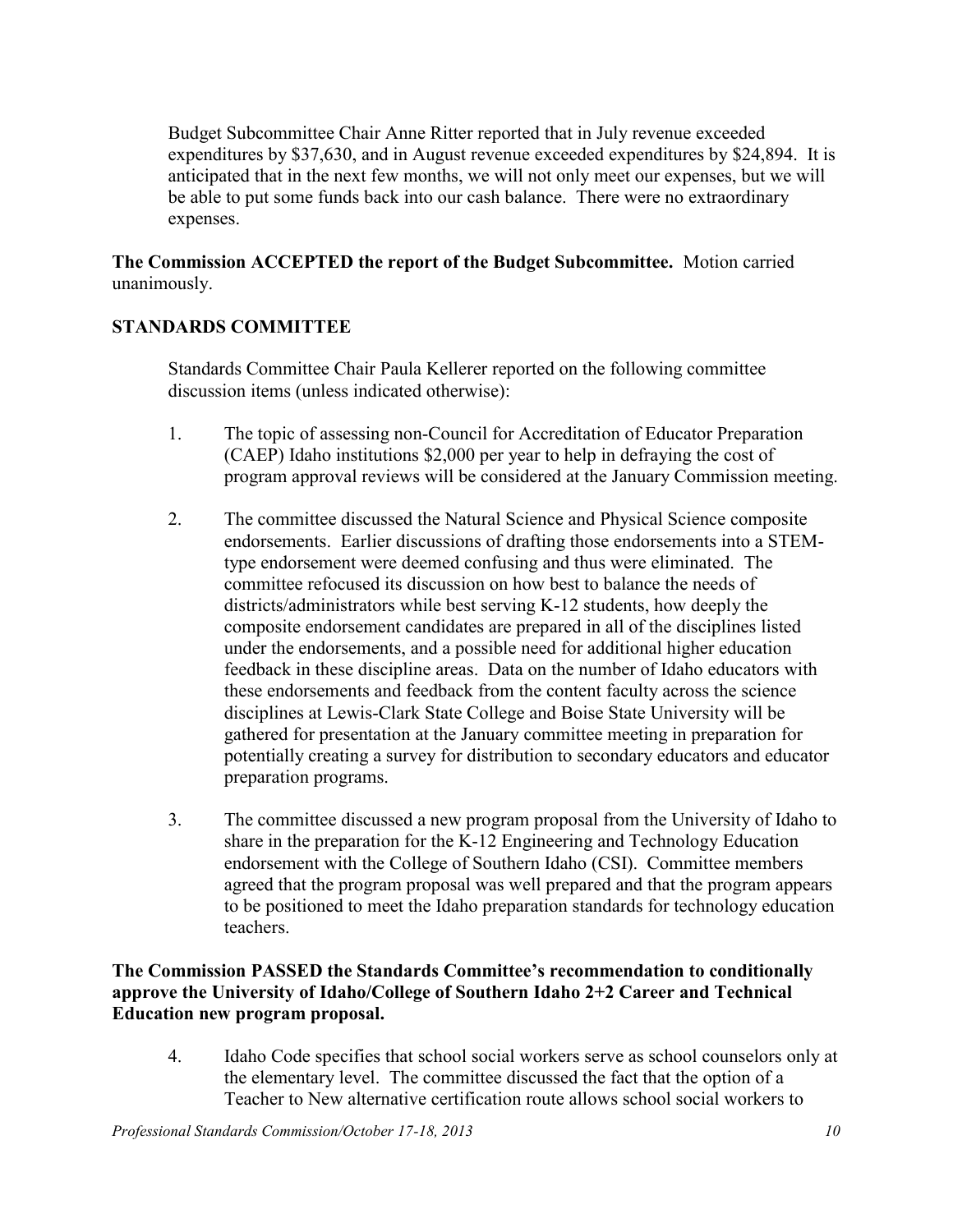serve as school counselors in middle school. The standards revision reviews for school social workers and school counselors will be held soon and will be held concurrently. It was decided to give the two separate standards revision review committees the opportunity to discuss this issue when they meet.

- 5. In the past the K-12 Generalist preparation and the K-8 Elementary preparation have been similar enough that it has been acceptable for the state to grant Standard Elementary Certificates to K-12 Generalist Certificate holders. Administrative rule allows institutions the flexibility to determine how they choose to prepare their candidates and what certification/endorsements they will recommend those candidates for. There is concern that the flexibility in preparation requirements may cause confusion across institutions. Katie Rhodenbaugh will once again request that the education deans provide her the link to their webpages detailing their approved program offerings. That information will then be posted to the Department of Education website for reference by higher education institutions.
- 6. As requested, the committee discussed appropriate stakeholder representation for a group to develop recommendations for tiered administrator licensure. The committee suggested that such a group include geographically diverse representation from the following: elementary, middle, secondary, alternative, virtual administrators, professional-technical, administrator preparation, classroom teachers, and superintendents.

**The Commission ACCEPTED the report of the Standards Committee.** Motion carried unanimously.

## **EXECUTIVE COMMITTEE**

Chair Dan Sakota reported that the Executive Committee met with Andy Snook, Shannon Haas, and Annette Schwab to discuss ethics case information.

**M/S (Bierne/Nelson): To move the Executive Committee into Executive Session to review and discuss investigation records exempt from disclosure as prescribed by Idaho Code §67- 2345(d).** Motion carried unanimously.

Andy Snook reviewed the cases needing Executive Committee decisions.

**M/S (Meyer/Ritter): To move the Executive Session of the Executive Committee into Open Session to vote on investigation records exempt from disclosure as prescribed by Idaho Code §67-2345(d).** Motion carried unanimously.

Chair Dan Sakota reported that the Executive Committee reviewed 11 cases and found Probable Cause in 8 of those. Two cases will be considered in January, and in one case the committee confirmed its original stipulation. There are currently 3 cases under investigation, 9 cases pending stipulation, 7 cases in which the administrative complaints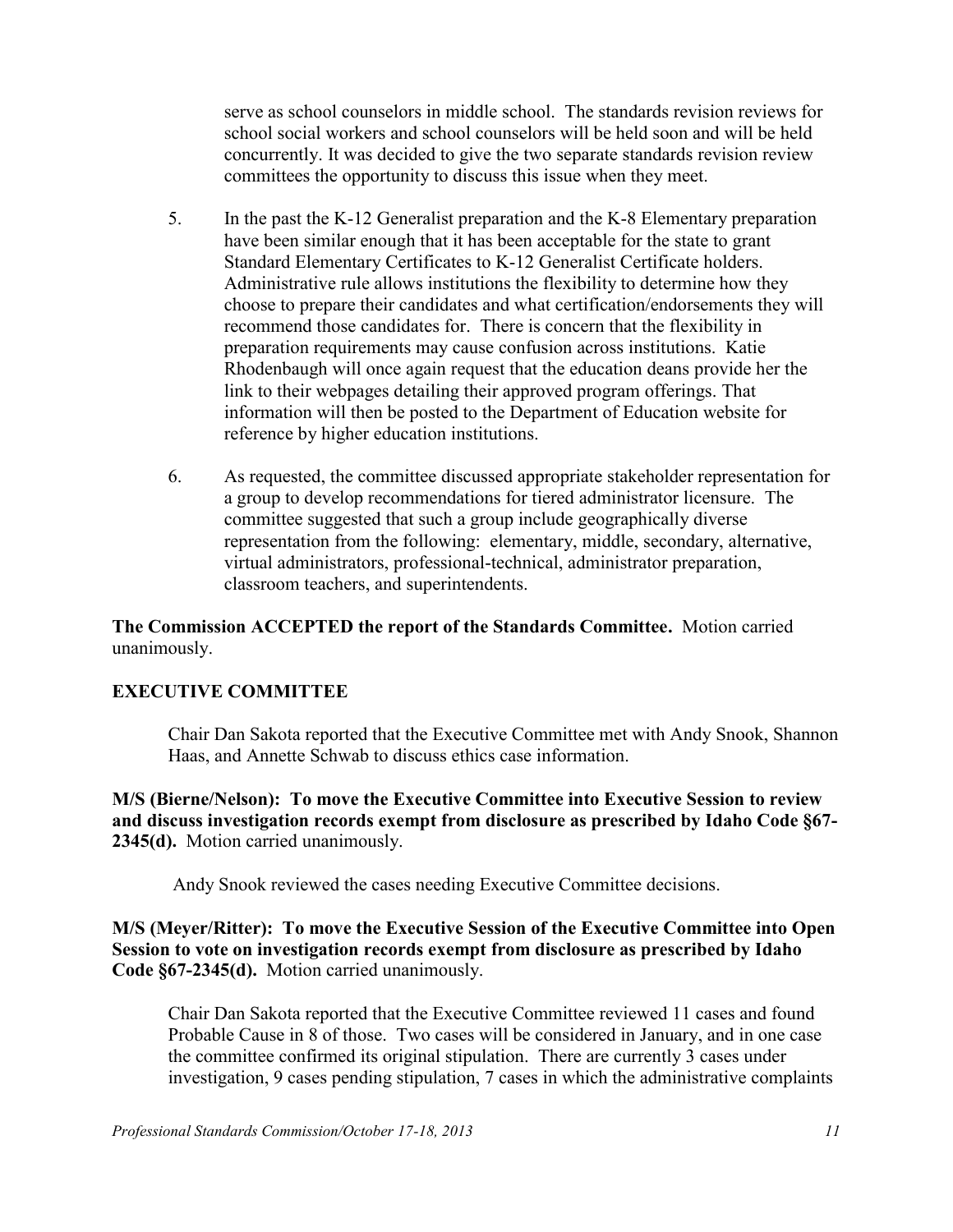are to be filed, 2 cases in which the administrative complaints have been filed, and 5 default cases.

Cases closed included the following:

| #21226 -   | No Sufficient Grounds       |
|------------|-----------------------------|
| #21301 -   | <b>Permanent Revocation</b> |
| #21302 -   | Letter of Reprimand         |
| #21303 -   | Letter of Reprimand         |
| #21304 -   | Reinstatement               |
| #21310 -   | Letter of Reprimand         |
| $\#21313-$ | No Sufficient Grounds       |
| #21322 -   | No Sufficient Grounds       |

The committee discussed warning letters that were needed in three cases. It was decided that the chair of the Executive Committee would sign them, as well as the deputy attorney general.

Dan requested that Commission members make their constituencies aware of the consequences that follow when a certification applicant lies on the certification application regarding prior certification irregularities/legal convictions or credits taken for renewal. The Executive Committee takes these offenses very seriously. An offender has his certificate suspended; he is issued a formal Letter of Reprimand that remains permanently in his certification file; the National Association of State Directors of Teacher Education and Certification (NASDTEC) Clearinghouse (that all states can access) is notified of his certificate suspension and Letter of Reprimand; he is required to take a 3-credit ethics course and, in some cases, additional courses; he is required to do readings and reports, and he then must go through the entire reinstatement process if he wants his certificate reinstated.

**The Commission ACCEPTED the report of the Executive Committee.** Motion carried unanimously.

#### **LEADERSHIP TEAM**

Dan Sakota reported that the Leadership Team met by teleconference on October 9. They discussed the October full Commission meeting agenda, budgets, the ethics symposium, the Network for Transforming Educator Preparation (NTEP) grant, and the contract-abandonment language in the Code of Ethics.

**The Commission ACCEPTED the report of the Leadership Team.** Motion carried unanimously.

#### **NEW BUSINESS**

## **Idaho Higher Education Coalition Update – NTEP/CCSSO Grant**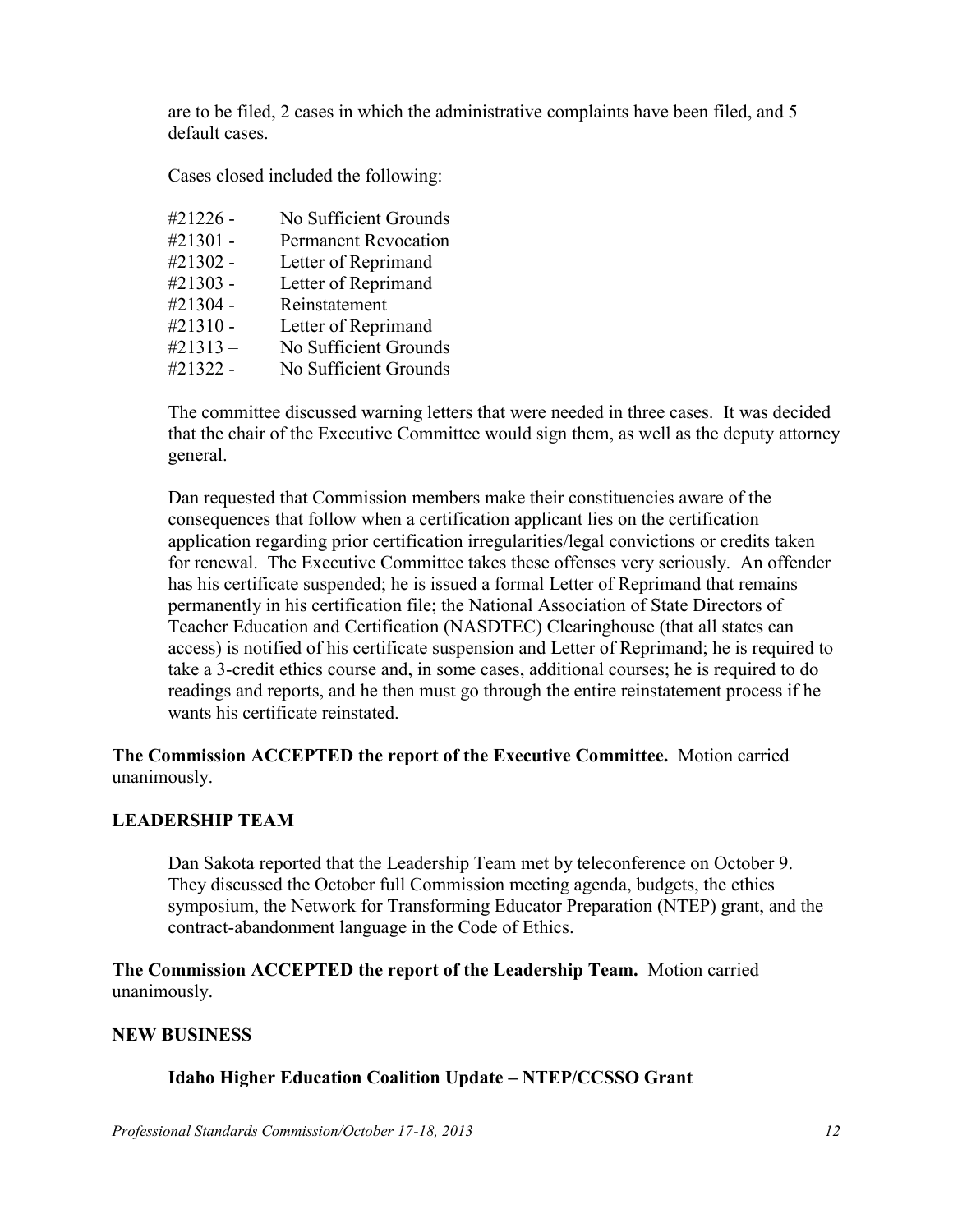Roger Quarles, Anne Ritter, Christina Linder, and Paula Kellerer have been on the state team working on the NTEP grant. Christina elaborated on the NTEP grant (see ADMINISTRATIVE REPORT, page 4, item 12 of these meeting minutes) implementation plan and budget estimates that were sent to Commission members prior to the October Commission meeting. Idaho is one of seven states selected to participate in a two-year pilot that will focus on transforming educator preparation and entry systems to the profession. CCSSO created the Network for Transforming Educator Preparation (NTEP) to support these states that are on the leading edge of making substantive changes in the policy and practice of educator preparation, and Idaho will receive a grant of approximately \$120,000 per year for two years to help in carrying out this effort. Because in Idaho our professional teaching standards board (the Commission) is an advisory board to the State Board of Education, it is vital that the Commission be informed, understand, share with constituencies, and provide input on this undertaking well before receiving any recommendations for approval consideration from it prior to the time those recommendations are submitted for State Board approval consideration.

Anne Ritter reported that the team has been discussing the definition of "learner-ready," making the student teacher experience a better one, making mentor teachers more accountable for helping student teachers, etc.

Paula Kellerer reported that the work involved with the grant will lead to a tiered licensure for both teachers and administrators. Idaho higher education institutions have been working together on this effort for 18 months and thus far have developed and agreed on a common, performance-based, summative assessment that will allow a preservice teacher to enter the profession. Administrators will be working on a 2-tiered licensure model. Paula, additionally, emphasized the necessity of collaborative effort and importance of sharing this information and work with constituencies.

Roger Quarles spoke briefly about the benchmarks in the grant effort that Idaho will be held accountable for. Roger, too, emphasized the necessity of providing input in a timely manner on any grant implementation goal agreed with or disagreed with.

#### **Code of Ethics: Docket #08.02.02.1305**

All committees discussed the contract-abandonment language in the Code of Ethics (see ADMINISTRATIVE REPORT, page 6, item 18), and it was discussed in the full Commission meeting as well.

**M/S (Kellerer/Ritter): To reinstate subsection (a) to Principle VIII of the Code of Ethics: Docket #08.02.02.1305 and to determine an "in-house" protocol for dealing with contractabandonment ethics complaints without having to open a formal case.** Motion carried unanimously.

## **COMMUNICATION PLAN**

Chair Dan Sakota emphasized how important it is for Commission members to disseminate needed information from Commission meetings to their constituencies.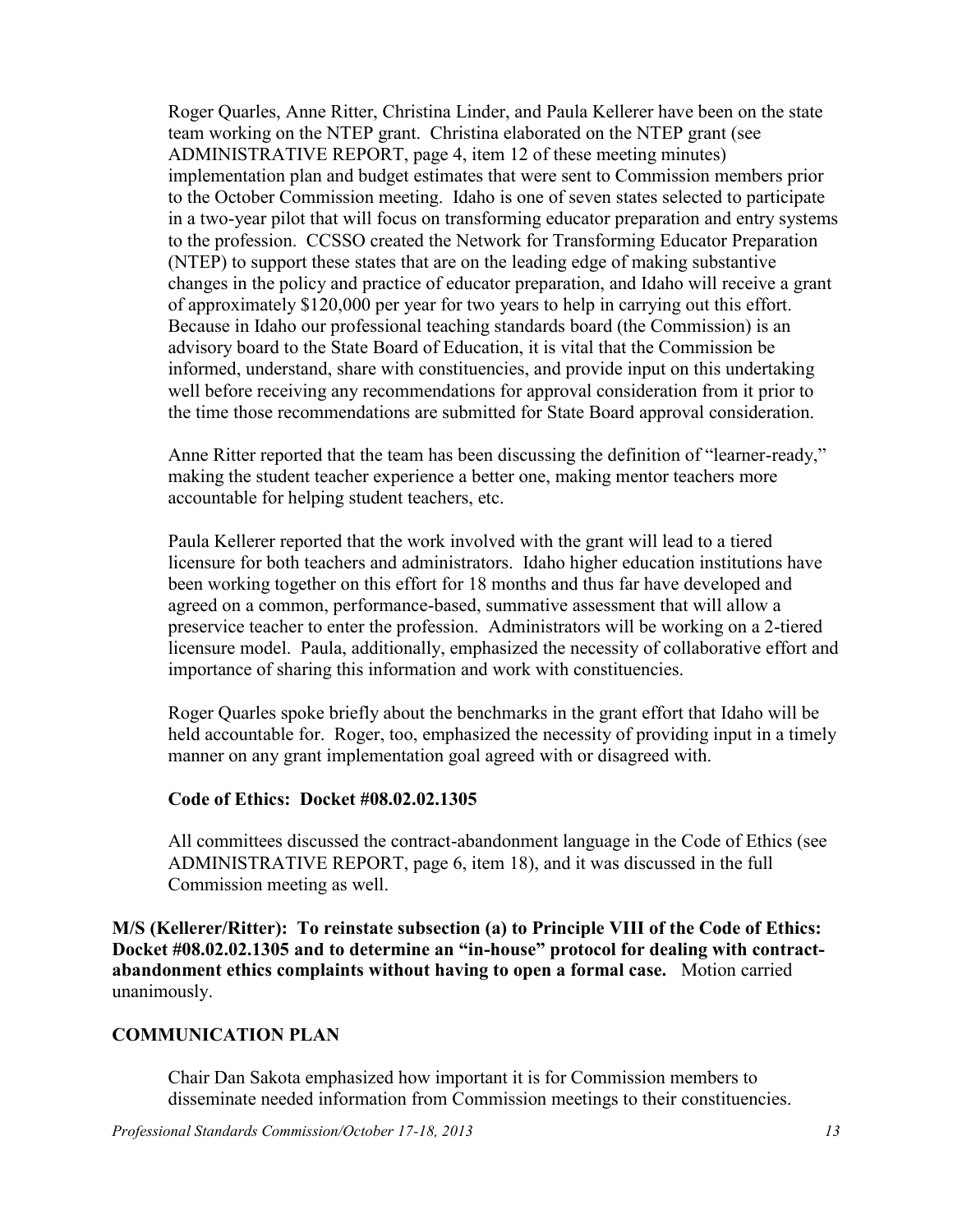Paula Kellerer reported that items of interest in these meeting minutes for member communication to constituencies include the following:

- **Dishonesty on Certification/Re-certification Applications.** Considered serious offense with sobering consequences (see page 12, EXECUTIVE COMMITTEE, second-to-last paragraph).
- **Tiered Licensure for Teachers and Career Ladder Compensation.** Standing committee convenes in October; supported by Governor's Task Force recommendations; goal of board rule draft by spring of 2014 (see page 3, ADMINISTRATIVE REPORT, item 6).
- **Administrator Preparation/Certification.** Working group convenes to inform work of Tiered Licensure Standing Committee; administrator candidates piloting Proficiency Assessment at universities; new administrators to demonstrate proficiency soon (see page 2, ADMINISTRATIVE REPORT, item 1).
- **Evaluator Training.** Underway across state (see page 3, ADMINISTRATIVE REPORT, item 5).
- **Smarter Balanced Assessment System.** Summative assessment pilot administered in 125 Idaho schools in 2012-2013; digital library being developed to help with formative assessment; practice tests for any interested party available on website during 2013-2014 at [http://www.smarterbalanced.org/pilot-test/;](http://www.smarterbalanced.org/pilot-test/) preliminary test blueprints for summative assessment available at [http://www.smarterbalanced.org/smarter-balanced-assessments/;](http://www.smarterbalanced.org/smarter-balanced-assessments/) field test to be given in states across consortium in spring 2014 to all students K-11; Interim Assessment Item Bank of non-secure items operational for 2014-2015 school year being developed; summative assessment to be given at end of school year being developed; fully operational Smarter Balanced assessment (with school accountability scores) given in spring 2015 (see pages 5-7, SMARTER BALANCED ASSESSMENT UPDATE).
- **Idaho CCSSO NTEP Grant.** For \$120,000 per year for two years for pilot focusing on transforming educator preparation (see page 4, ADMINISTRATIVE REPORT, item 12 and page 12, NEW BUSINESS, Idaho Higher Education Coalition Update – NTEP/CCSSO Grant).
- **Idaho Higher Education Coalition and Idaho Deans' Association.** Working on implementation of above-mentioned grant; all Idaho higher education institutions piloting common summative assessment with either all or subset of completers and Individualized Professional Learning Plan (IPLP) with at least some teacher candidates (see page 2, ADMINISTRATIVE REPORT, item 4 and page 12, NEW BUSINESS, Idaho Higher Education Coalition Update – NTEP/CCSSO Grant).
- **Schoolnet in Idaho Higher Education Institutions.** Implementation temporarily delayed (see page 2, ADMINISTRATIVE REPORT, item 2).
- **AIR/Center for Great Teachers and Leaders.** Idaho working with center aligning Common Core Standards with state's evaluation tool; team of specialists and higher education faculty determining if center's instructional strategies are in place and effective in Idaho (see page 3, ADMINISTRATIVE REPORT, item 7).